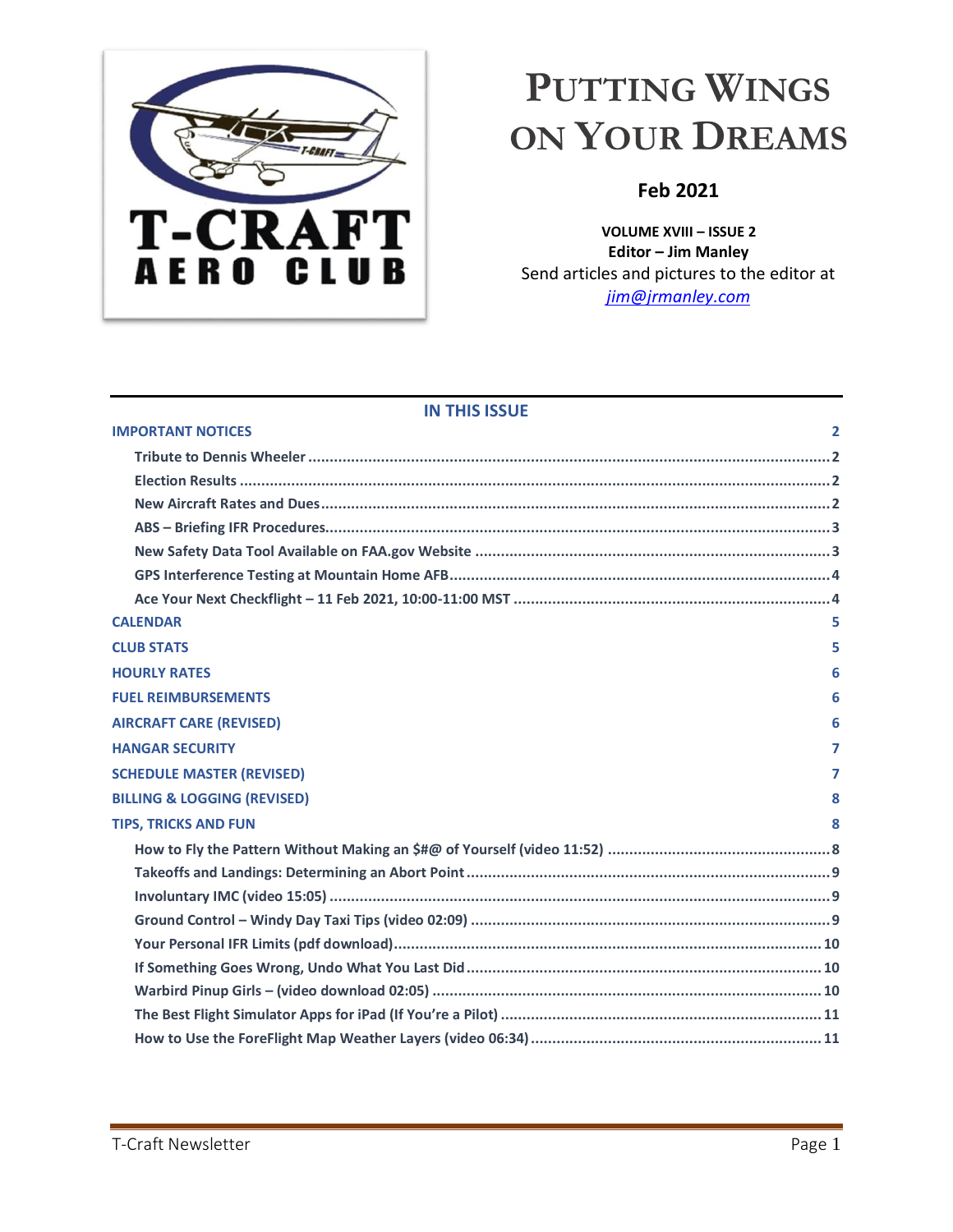## **IMPORTANT NOTICES**

#### **Tribute to Dennis Wheeler**

(Submitted by Editor and Jim Hudson, T-Craft Director of Membership)

<span id="page-1-1"></span><span id="page-1-0"></span>

Dennis Wheeler, our club treasurer passed away suddenly on 19 Jan 2021 in his home. He was a club member for 42 years, 2 months and served as club treaurer for the last 17 years. Jim Hudson created a Tribute Video to our fellow pilot and good friend.

Click the links below to download his obituary and [tribute video.](http://www.t-craft.org/Scrapbook/Dennis_High_Flight.pdf)

[Dennis Wheeler Obit &](http://www.t-craft.org/Scrapbook/Dennis_High_Flight.pdf) High Flight

[Dennis Wheeler Tribute Video](http://www.t-craft.org/Scrapbook/Dennis_Wheeler_Tribute.m4v)

### **[Back](#page-0-0) to the Top**

#### **Election Results**

(Submitted by Editor )

<span id="page-1-2"></span>The club membership participated in elections at the membership meeting of 26 Jan 2021. The voting results are:

- **President**: The incumbent, Ivan Sudac was reelected for a 1-year term
- **Billing Director:** The incumbent, Reggie Sellers, was reelected for a 4-year term I
- **Treasurer:** Per the club's Bylaws and Constitution, the Board of Directors will appoint an interim treasurer who will serve until the next election in January 2022. Billing Director, Reggie Sellers, will cover the essential treasurer duties while the Board vets and selects the interim treasurer.

#### **[Back](#page-0-0) to the Top**

## **New Aircraft Rates and Dues**

(Submitted by Editor)

<span id="page-1-3"></span>At the January meeting, the club membership approved the following rate changes effective 26 Jan 2021.

- Monthly Club Dues: \$75/month
- N67375**:** \$68/hour
- N13686: \$78/hour
- N4464R: \$78/hour
- N1293F: \$85/hour
- N9989E: \$125/hour
- N7593S: \$125/hour
- N121M: \$125/hour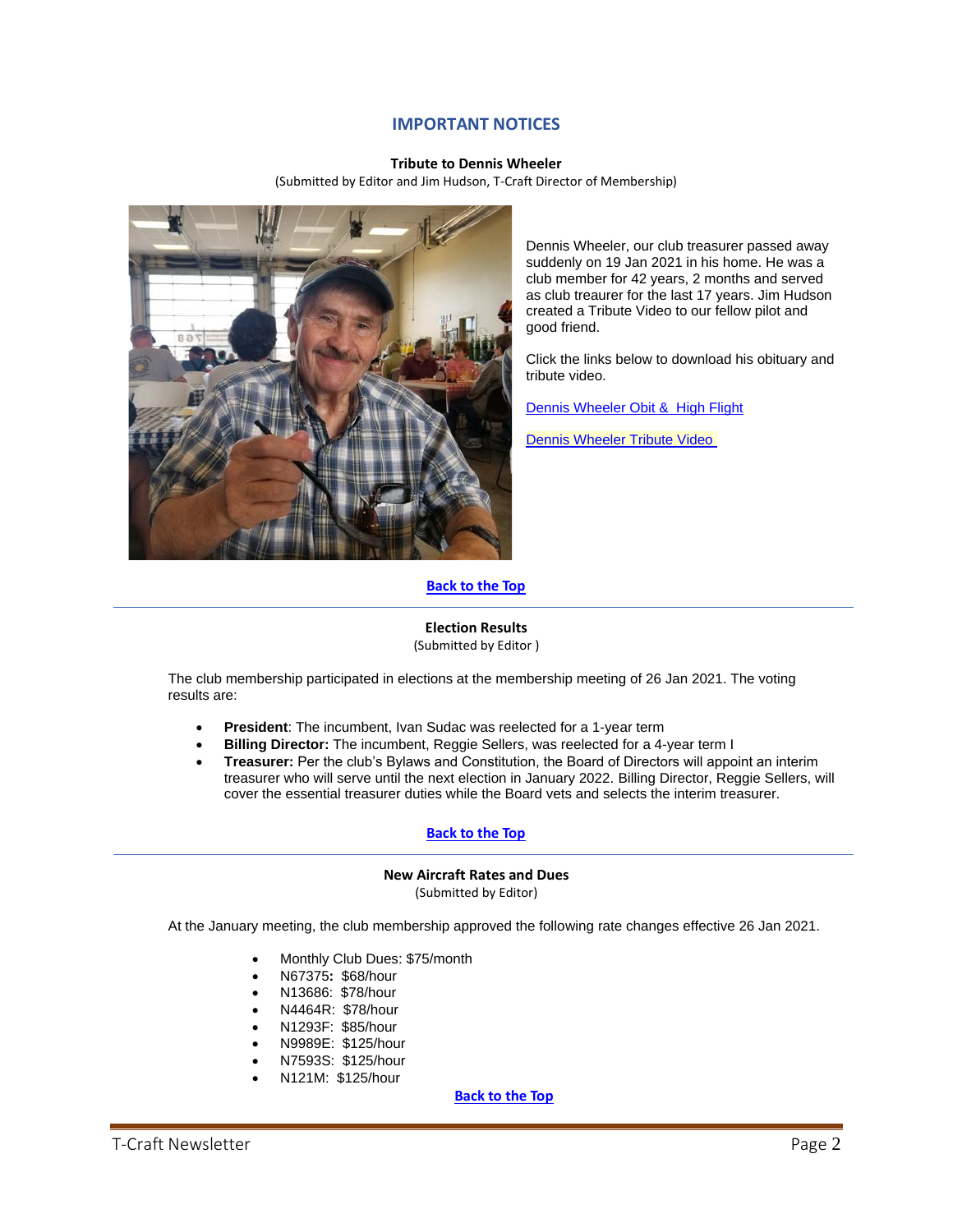#### **ABS – Briefing IFR Procedures**

(Submitted by FAA Safety Team)

<span id="page-2-0"></span>**Topic**: Discussion On How Electronic Flight Bags (EFBs) Change Some Longstanding Habits And Procedures For IFR Flight.

**Time:** Tuesday, February 9, 2021 at 19:00 Central Standard Time (17:00 PST, 18:00 MST, 20:00 EST, 15:00 HST, 16:00 AKST, 18:00 Arizona, 01:00 GMT)

#### **Description**: (Select Number: CE03103615)

Most instrument-rated Beech pilots have adopted Electronic Flight Bags (EFBs) and updated at least some of their avionics. Those changes mean we should reconsider some long-standing habits and procedures for IFR flight. In particular, the way we prepare for and brief IFR procedures should reflect these advanced avionics and EFBs.

You'll learn about:

- How to ensure that you have and can easily use the information you need to prepare for and fly instrument procedures
- How to create an efficient, effective process to set up, brief, and then continually assess your progress
- How a good briefing can help you avoid common mistakes while using sophisticated avionics

Viewers will be able to type in their questions to be answered during the event. We'll explain how to do so at the beginning of the webinar.

Although this American Bonanza Society program is oriented toward pilots of Beech Bonanzas, Debonairs, Barons and Travel Airs, the discussion, techniques and procedures described are valuable to the pilot of any airplane.

To view further details and registration information for this webinar, [click here](http://www.faasafety.gov/SPANS/event_details.aspx?eid=103615). The sponsor for this seminar is: **FAASTeam** The following credit(s) are available for the WINGS/AMT Programs: Advanced Knowledge 1 - 1 Credit

[Click here to view the WINGS help page](https://www.faasafety.gov/OnlineHelp/Default.aspx?page=/WINGS/pub/default.aspx)

### **[Back](#page-0-0) to the Top**

#### **New Safety Data Tool Available on FAA.gov Website** (Submitted by FAA )

<span id="page-2-1"></span>WASHINGTON – The [Federal Aviation Administration](https://lnks.gd/l/eyJhbGciOiJIUzI1NiJ9.eyJidWxsZXRpbl9saW5rX2lkIjoxMDMsInVyaSI6ImJwMjpjbGljayIsImJ1bGxldGluX2lkIjoiMjAyMTAxMTUuMzMzODQwOTEiLCJ1cmwiOiJodHRwczovL3d3dy5mYWEuZ292LyJ9.Ay05mmiHCc9ChOvRslx3m7NAS-nqTiQdcgBAJntaj9c/s/1175446492/br/93166912542-l) (FAA) is making it easier to research aviation safety guidance material from the [Office of Aviation Safety](https://lnks.gd/l/eyJhbGciOiJIUzI1NiJ9.eyJidWxsZXRpbl9saW5rX2lkIjoxMDQsInVyaSI6ImJwMjpjbGljayIsImJ1bGxldGluX2lkIjoiMjAyMTAxMTUuMzMzODQwOTEiLCJ1cmwiOiJodHRwczovL3d3dy5mYWEuZ292L2Fib3V0L29mZmljZV9vcmcvaGVhZHF1YXJ0ZXJzX29mZmljZXMvYXZzLyJ9.2LZEFzcKx2Vr2KJNC1EX-RE9u5A9h-fYgQZ8WUa9ISw/s/1175446492/br/93166912542-l) (AVS).

The [Dynamic Regulatory System](https://lnks.gd/l/eyJhbGciOiJIUzI1NiJ9.eyJidWxsZXRpbl9saW5rX2lkIjoxMDUsInVyaSI6ImJwMjpjbGljayIsImJ1bGxldGluX2lkIjoiMjAyMTAxMTUuMzMzODQwOTEiLCJ1cmwiOiJodHRwczovL3d3dy5mYWEuZ292L2Fib3V0L29mZmljZV9vcmcvaGVhZHF1YXJ0ZXJzX29mZmljZXMvYXZzL3Byb2dyYW1zL2Rycy8ifQ.su9A9f0d9RRbquLvF4geITE0wp7nJ7pJtQo6FoLn7W0/s/1175446492/br/93166912542-l) (DRS) combines more than 65 document types from more than a dozen different repositories into a single searchable application. This comprehensive knowledge center centralizes the FAA's aviation safety guidance material from the Flight Standards Information System (FSIMS) and the agency's Regulatory Guidance System (RGL). Read more . . .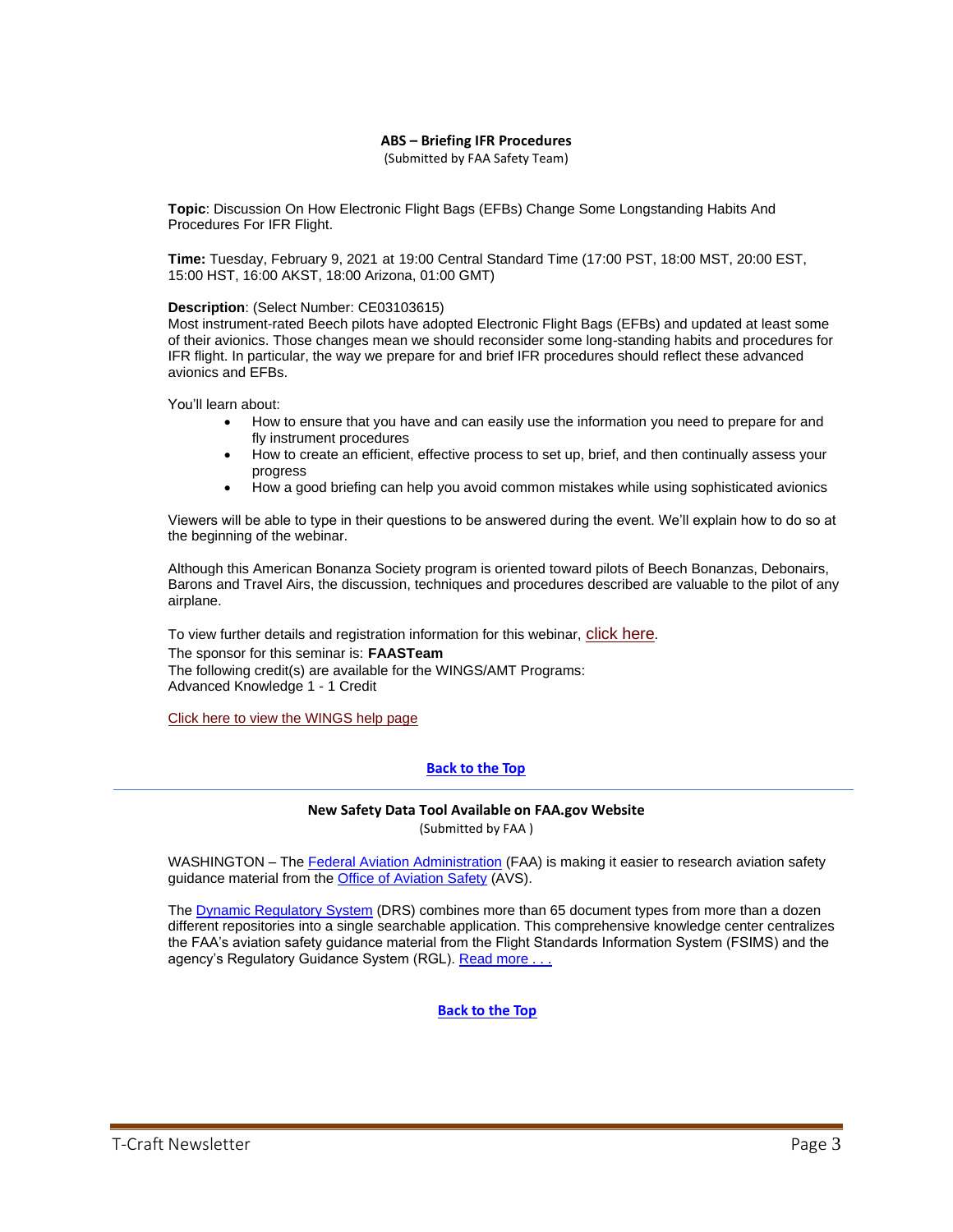## **GPS Interference Testing at Mountain Home AFB**

(Submitted by FAA Safety )



<span id="page-3-0"></span>The US Air Force will conduct GPS Interference Testing at KMUO 1-4 Feb 2021. Read more . . .

### **[Back](#page-0-0) to the Top**

#### **Ace Your Next Check Flight – 11 Feb 2021, 10:00-11:00 MST** (Reprinted from AOPA Webinars)

<span id="page-3-1"></span>Dial in for some great tips on passing your checkrides, flight reviews, stage checks, and checkouts like a pro. We'll cover how to be better prepared and perform during your next flight evaluation. With special guest Pat Brown. Space is limited[. Register today](https://register.gotowebinar.com/register/987071577509721104)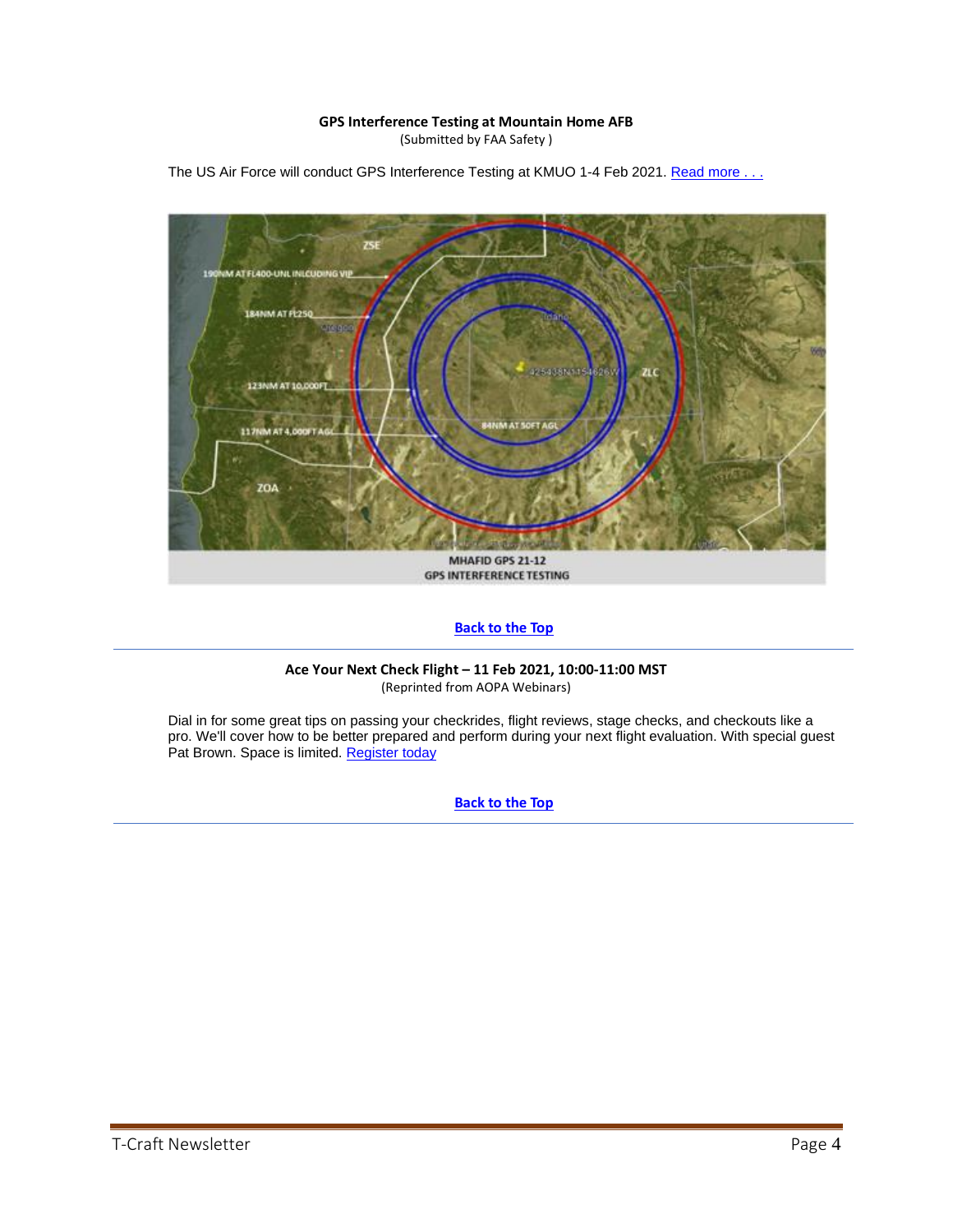## **CALENDAR**

#### **Month Ahead – Feb**

<span id="page-4-0"></span>

|    |    |                            |     | .      |                 |    |
|----|----|----------------------------|-----|--------|-----------------|----|
|    |    |                            |     |        |                 |    |
|    |    |                            | 1 מ | 11     | 12 <sub>1</sub> | 13 |
|    | 15 | 16                         | 17  | 18<br> | 19              |    |
| 21 | 22 | $\overline{\phantom{1}23}$ | 24  | - 25   | つら              | 77 |
| 28 |    |                            |     |        |                 |    |
|    |    |                            |     |        |                 |    |

#### **Coming Events**

 **9 Feb 2021:** Board Meeting, 7pm, online **10 Feb 2021**: Accounts due **20 Feb 2021:** Accounts past due **23 Feb 2021:** Membership meeting**, 7pm, online 18-19 Jun 2021:** Garden Valley Fly-In

#### **[Back](#page-0-0) to the Top**

**.**

## **CLUB STATS**

#### **Member Stats**

<span id="page-4-1"></span>120 Members on wait list Class I Members (33%) Class II Members (67%) Inactive (voluntary suspension) Suspended (24% BFR/Med/attend/billing includes the 16 inactive)

**Accomplishments** John Szanto – 1<sup>st</sup> solo (Pete Glick, CFI)



 Student Pilots (5 suspended or inactive) Private Pilots Commercial Pilots Air Transport Pilots Instrument Rated Pilots (not all are

**Member Ratings**

**[Back to the Top](#page-0-0)**

current)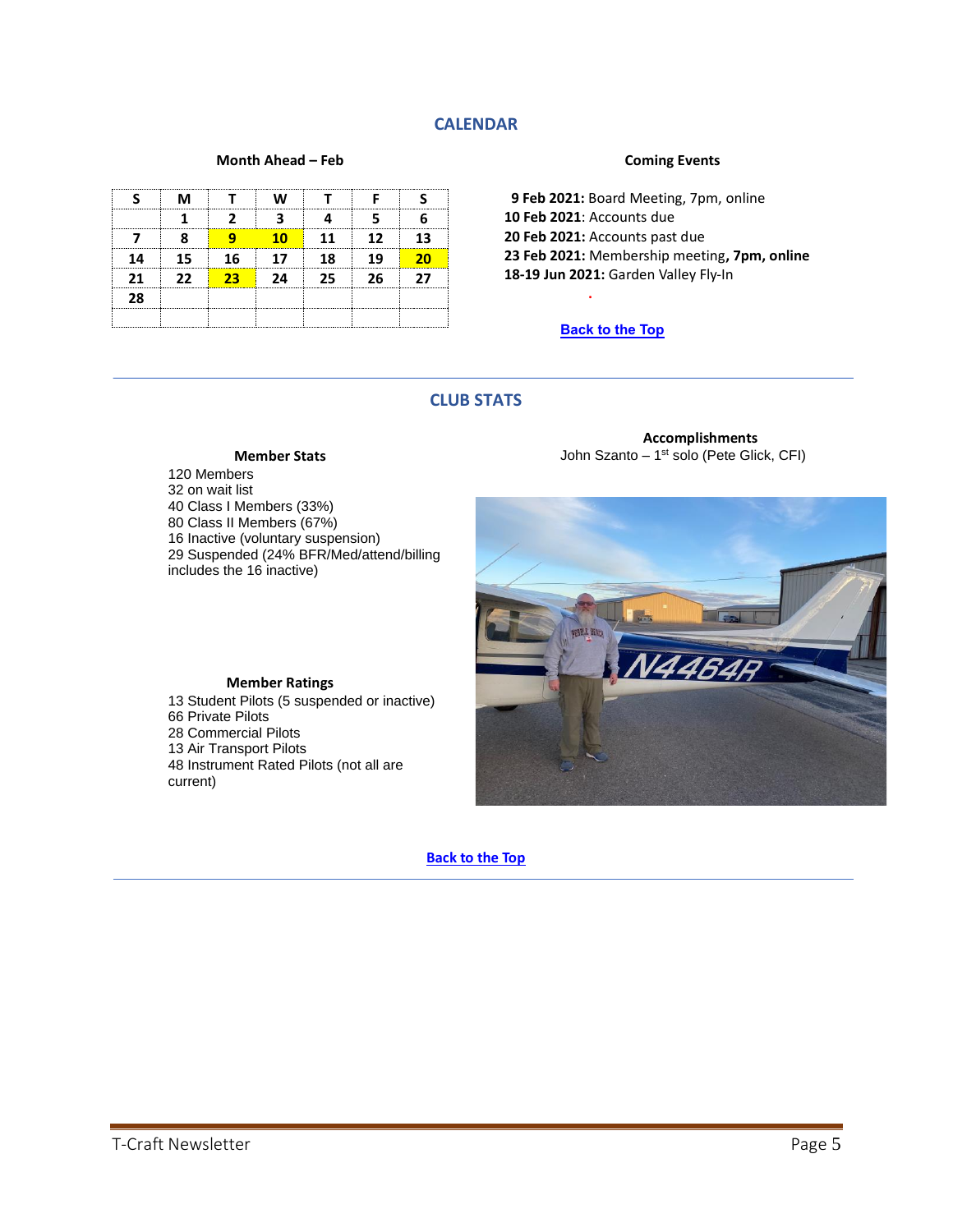### **HOURLY RATES**

### **(New Rates Effective 26 Jan 2021)**

<span id="page-5-0"></span>



 N67375 N4464R N13686  $$78.00$  \$78.00 \$78.00









 N1293F N9989E N7593S  $$85.00$  \$125.00 \$125.00

## **FUEL REIMBURSEMENTS**

## **\$4.25 per gallon**

<span id="page-5-1"></span>**We** receive a significant discount from the AV Center published prices. **PLEASE REMEMBER TO REMOVE YOUR FUEL RECEIPT** from the fuel pumps so others will not see our fuel price. Also, please do not broadcast our price to non-members.

#### **[Back](#page-0-0) to the Top**

#### **AIRCRAFT CARE (REVISED)**

<span id="page-5-2"></span>**Windscreen Care**: When cleaning the windscreen, use only vertical strokes. Do not use circular strokes. Over time, circular movement of the cleaning towel will leave a corresponding mark in the screen that will require replacement.

**Post Flight**: We are continuing to see many instances of lack of care and taking the time to make sure that you're (and our) planes and hanger are put away properly. Gust locks, pitot tube covers not installed, flaps left down, doors not locked, seat belts not put away, master left on = dead battery, avionics master not turned off, lights not turned off (except its advisable to leave the beacon light on as a warning the master was left on), bugs not cleaned thoroughly from all leading edges, windows streaked, dirt and trash not cleaned out (plane and hanger), fuel card or keys missing from the key bag, key bag not zipped or put away, hanger door pins not fully secured, hanger doors left open, hanger lights left on, the hanger itself not locked. There should be no need for any such reminders, as a matter of common courtesy we should leave an aircraft in a clean condition after we have flown it. We learned as early as first grade, if we create a mess, we clean it up. That's the grown-up thing to do. PLEASE take you time when ending your flight and be vigilant on taking care of these items.

**Oil Usage:** Fellow members/owners - in the big scheme of things OIL is relatively inexpensive. However, over time we have established a norm for each aircraft on how much oil a particular engine is comfortable with. Jim Hudson has taken his time to produce a comprehensive check list for each aircraft. Included in the pre-flight section it states minimum/maximum oil to check for. Do not go by what the POH says, i.e. engine has a 12 qt capacity. 93S for example would blow oil out breather tube along belly of aircraft until dip stick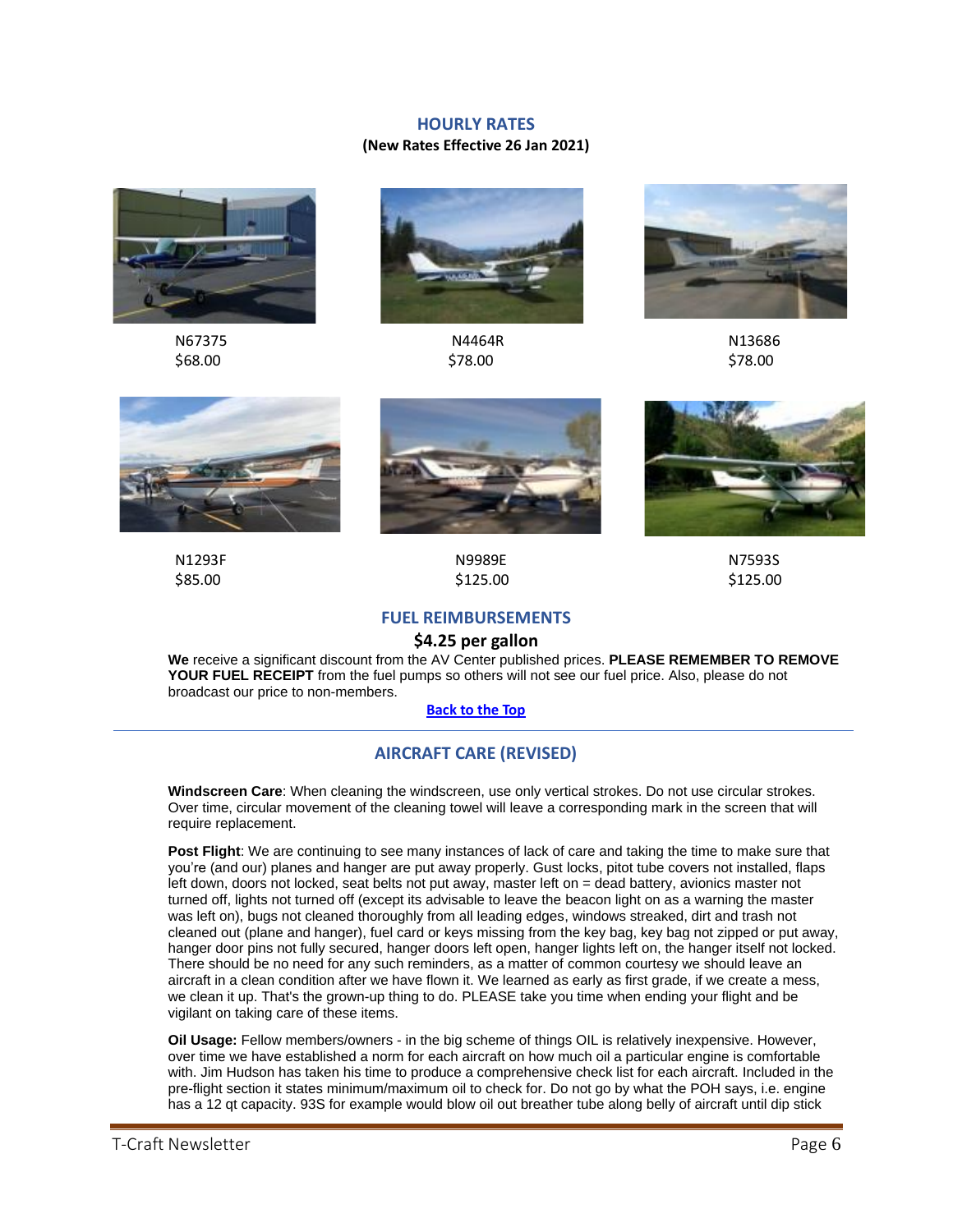reads 8. Please use checklist for amount of oil necessary for all T-Craft aircraft. As I have repletely said, if you are determined to dump more oil into sump than necessary please present yourself at plane wash to clean the bellies. I keep putting 6-7 Qts oil on back shelf and it disappears quickly. Remember to note oil used on log program. Also putting unnecessary amounts of oil into an engine really screws up any attempt to determine what actual oil usage is. An engine has to work harder if sump is over-filled with oil. Read Aircraft Oil Usage on our web site under Site Index. James Eyre

**Check Lists (Revised)**: The checklists have been updated and available on the club website/Fleet page. Updates include an item to check Tach time and compare to oil change time, mixture settings on take-off to agree with POH, updated KBOI Dep/Approach frequencies to agree with revised airspace, elimination of vacuum check with aircraft with no vacuum and some formatting changes.

All members are encouraged to print out your own checklist. Laminated versions will be placed in the aircraft in the next few weeks. Use of the T-Craft checklist are optional, but many members find them useful. – Jim **Hudson** 

### **[Back](#page-0-0) to the Top**

## **HANGAR SECURITY**

- <span id="page-6-0"></span>• Please check to make sure you don't have the airplane keys or fuel card in your pocket.
- Make sure the plane and hanger are locked and secure; hanger door pins in, doors locked, hanger locked.
- <span id="page-6-1"></span>• Gust Lock installed, pitot tube cover installed. It gets windy at times in the hanger when the doors are open.

### **[Back](#page-0-0) to the Top**

## **SCHEDULE MASTER (REVISED)**

## **ATTENDANCE REQUIREMENT SUSPENDED DURING QUARANTINE**

**90 Day Attendance and Day/Night Currency:** Some of you, in fact most by now have probably received email notices from SM that you're 90 day T-Craft attendance will expire on a certain date. A field was set up in the Status tab to show that expiration date in. This is a way to keep track and notify you of your upcoming 90-day attendance expiration date. You'll get a notice 30-day prior to that date from Schedule Master. You will also get a message after that notice when you log on to Schedule Master. As per club policy, your scheduling and flying privileges will be suspended if you exceed this date, and any future schedules will be canceled if you're suspended. You will NOT be automatically suspended by schedule master if this date is exceeded. You will get notification by the membership director when he suspends your privileges, since there are some circumstances for exceptions.

**Scheduling Guidelines (Revised):** A reminder of our scheduling guidelines per our policy. Although I've not heard of any complaints, I have observed schedules that are for several days to short distances, like McCall.

**Sharing** aircraft between as many as 14 flying members per aircraft can result in lack of availability. The following are some guidelines the T-Craft Board encourages you to follow to reduce scheduling conflicts and increase availability.

- Do not block out time to fly that you don't intend to use. Blocking out aircraft so it will be available "just in case" makes it very difficult for other members to plan time to use an aircraft. If pilots block out multiple weekends weeks or even months in advance and then cancel some of the trips it has a very negative impact on other members, resulting in complaints. Things come up, weather changes and sometimes we just don't meet our personal minimums to fly safely. In these instances, PLEASE cancel your flight! We want you to feel it is o.k. to cancel, just don't schedule multiple trips knowing you will cancel the one that doesn't fit into your yet to be determined work schedule.
- Schedule the aircraft that fits the mission. We have limited aircraft certified for IFR operations. If you can take another aircraft and leave the IFR aircraft for those who are training for or flying IFR other members can continue their training uninterrupted. Or, if your favorite aircraft is and one of our IFR certified birds let be known that you are willing to swap if someone really needs and IFR bird.
- If you are flying multiple days your number of hours flown should be equal to or greater than the number of days you have the aircraft scheduled for. For example, if you scheduled an aircraft for Friday evening until Monday morning you should expect to put a minimum of 4 hours on the aircraft.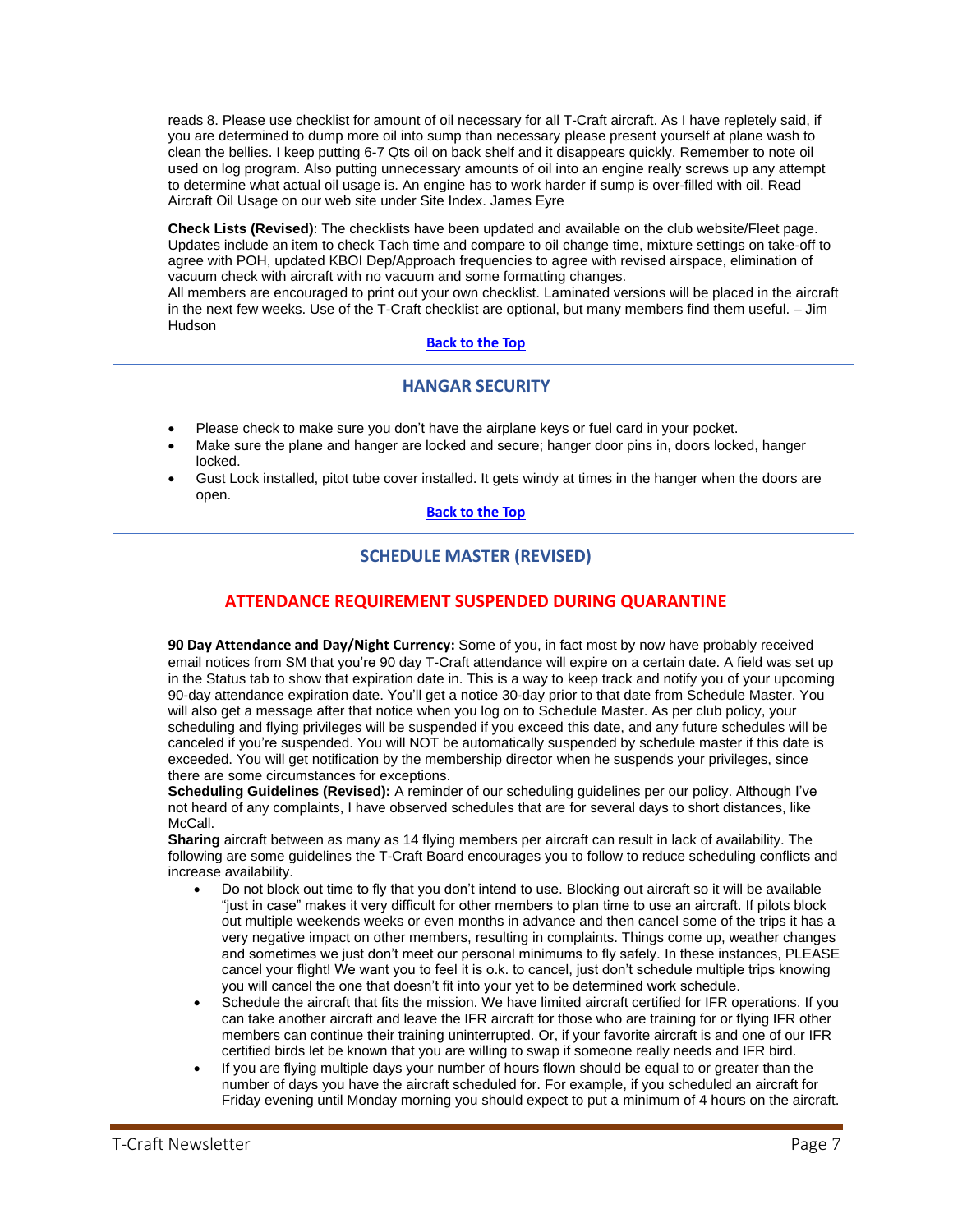• If you have been flying quite a bit and would potentially be willing to give up your schedule, wait until only a few days out to schedule your aircraft to give others who are struggling to plan ahead the opportunity to get out and enjoy Idaho's incredible flying.

For those who are having trouble scheduling aircraft try the following:

- Use the notification function in Schedule Master to notify you of a cancelation so you can schedule the aircraft as soon as the cancelation is submitted.
- Call the member who has the aircraft and time slot you want/need and see if they are able to swap or may already be looking at canceling the flight but haven't canceled yet.

## **BILLING & LOGGING (REVISED)**

<span id="page-7-0"></span>**Billing:** Please Remit Payment In Full By The 10th Of The Month. Your account will be PAST DUE if not received by the 20th and there will be a \$10.00 late fee. There will be a finance charge if your account is over 30 days past due and flying privileges will be suspended.

**Logging (revised)**: The FlightLog System is NOT connected to Schedule Master. If you Log a plane out in the Flight Log System and then decide not to fly, you need to log the plane back in. Cancelling the flight in the Schedule Master on-line system WILL NOT cancel the flight in the Flight Log System. You have to do BOTH.

- LOG OUT BEFORE FLIGHT:
	- $\circ$  Enter destination. Make it as specific as possible so the DOM can continue to project 100 hour and annual inspections. This also helps if you do not return as scheduled.
- LOG IN AFTER FLIGHT:
	- o Enter fuel, oil usage
	- $\circ$  Enter Hobbs Time. This is the basis for billing / reconciling accounts and also for maintenance projections. If the Hobbs meter is inaccurate when you fly PLEASE call the person that flew before you and work it out.
	- $\circ$  Enter Tach Time. Please be accurate and use a flashlight if necessary to see all of the numbers. 4 digits to the left of the decimal and one to the right are required. Tach time is required so that we can receive more accurate information and advisories for Oil Changes. If the Time to Service is 5 hours or less, there is a warning that comes up in yellow. If the Time to Service is down to "0" there is a RED Warning and a message to call the DOM before you fly. This should not happen as we are striving to be timely with our oil changes.
	- o Hit the GREEN FINISH button. If you hit the cancel button, the flight will not be logged back in making it very difficult and confusing for the next member to take that airplane.

<span id="page-7-1"></span>Report any issues to Reggie Sellers at 208.861.6274 / email [regluvs2fly@gmail.com](mailto:regluvs2fly@gmail.com)

### **[Back](#page-0-0) to the Top**

## **TIPS, TRICKS AND FUN**

**How to Fly the Pattern Without Making an \$#@ of Yourself (video 11:52)**

(Submitted by T-Craft Pilot, John Moen. Reprinted from AvWeb)

<span id="page-7-2"></span>For some reason, pilots often make a hash of flying the traffic pattern with especially nasty arguments over straightin approaches. In this descent into animated

madness, *AVweb's* Paul Bertorelli takes a humorous look at the issues. For Ercoupe and Mooney owners, the thinskinned and the humorless, viewer discretion is advised. All others, Happy 2021!. Click the picture to see the video.

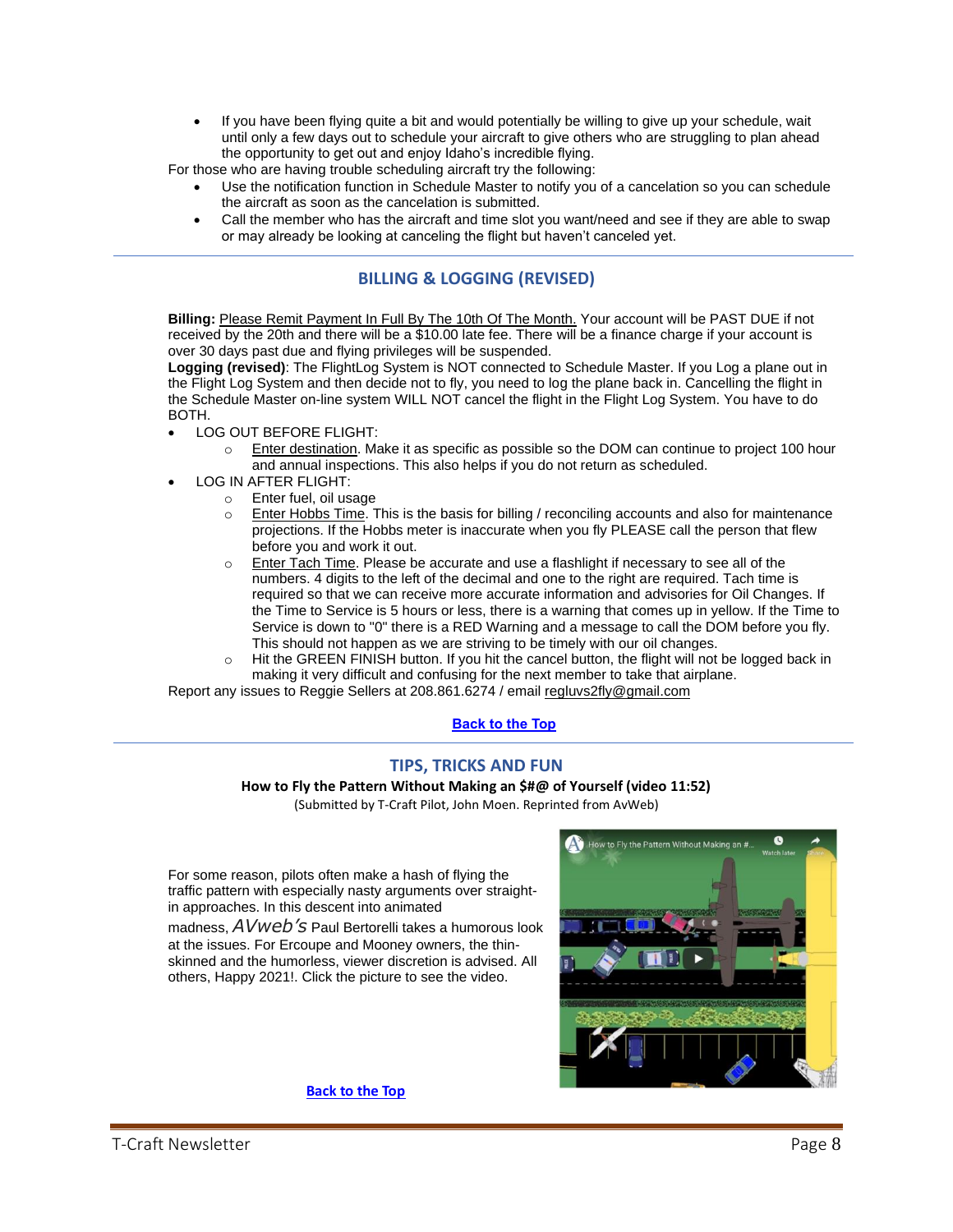#### **Takeoffs and Landings: Determining an Abort Point**

(Reprint from AOPA ePilot)

<span id="page-8-0"></span>When it comes to making a safe takeoff, there are simple rules of thumb we can all live by. Knowing when to abort a takeoff is one of them. Learn how to choose an abort point if your takeoff roll isn't going as planned. See the video . . .



#### **[Back](#page-0-0) to the Top**

<span id="page-8-1"></span>**Involuntary IMC (video 15:05)** (Reprinted from AOPA ePilot)



An instrument-rated pilot who is not current faces a failed engine and an unexpected IFR descent. Listen as air traffic control mounts a heroic effort to get the pilot down safely in this **AOPA Air** [Safety Institute Real](https://click.mail.aopa.org/?qs=54dd9c68ba693d4209d208bf6fd894b360eadcff11e34d03f3024fe2a08eb1a753dfbc7eac0477f58eda83bdd6889a5382a9cef5a0411d2f)  [Pilot Story.](https://click.mail.aopa.org/?qs=54dd9c68ba693d4209d208bf6fd894b360eadcff11e34d03f3024fe2a08eb1a753dfbc7eac0477f58eda83bdd6889a5382a9cef5a0411d2f)

#### **[Back](#page-0-0) to the Top**

#### **Ground Control – Windy Day Taxi Tips (video 02:09)** (Reprinted from AOPA ePilot)

<span id="page-8-2"></span>If you get confused about positioning the flight controls while taxiing, the AOPA Air Safety Institute's new Safety Tip: Taxi Controls video can help. Learn how consistently practicing the proper control placement in crosswinds on the ground builds an excellent habit that will kick in when the winds kick up. See the video . . .

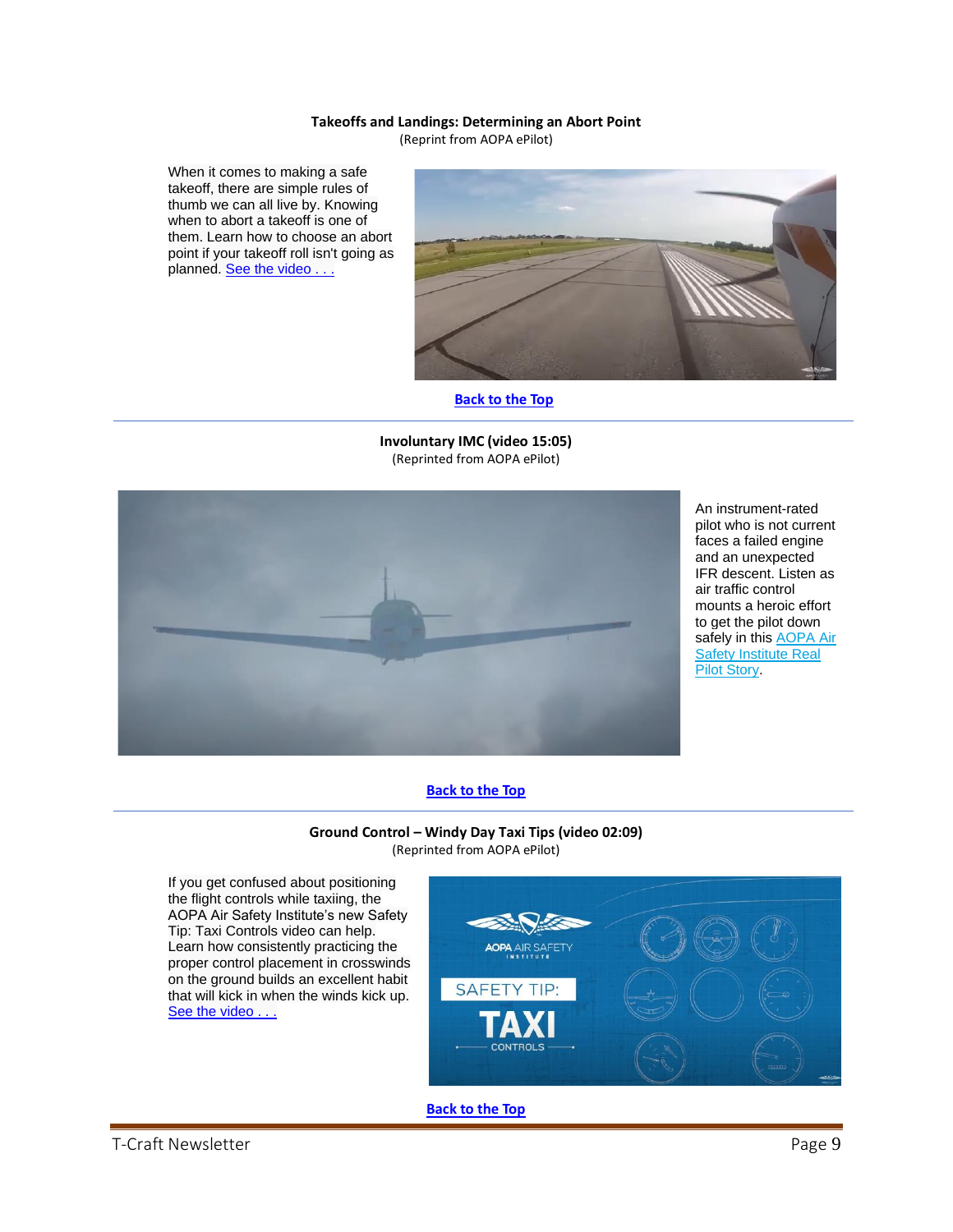#### **Your Personal IFR Limits (pdf download)**

(Reprinted from AOPA ePilot )

<span id="page-9-0"></span>Whether you're barely current or flying by instruments daily, take a few minutes and update your IFR personal minimums for 2021 with the AOPA Air Safety Institute's [IFR Pilot Personal Minimums Contract](https://click.mail.aopa.org/?qs=1e8799fd94e247d4e40203bf0f72542c6577d899b96dbc021ca52d0ba407f1ed6ee579455bb0d4112ca3dcb5530c0678899d894f7c69b63bb89c4277a92cdd95)

Click on the links below for two other Personal Minimums Checklist already on our webiste.

- [Personal VFR Minimums](http://www.t-craft.org/PersonalMinimumsContractVFR.pdf)
- [PAVE minimums](http://www.t-craft.org/PAVE.pdf)

## .......... 000000000 000000

## **If Something Goes Wrong, Undo What You Last Did**

**[Back](#page-0-0) to the Top**

(Reprinted from Air Facts Journal)

<span id="page-9-1"></span>"We probably ought to get some fuel out of the back, don't you think?" I asked. A man of very few words, Doug said, "yep." Doug reached up, and I watched him rotate the fuel selector to the right rear position. I reached up about two seconds later and switched my fuel selector to the left rear tank position. After another two seconds, it got quiet. Real quiet. As in no engine noise at all. Read more . . .



### **[Back](#page-0-0) to the Top**

**Warbird Pinup Girls – (video download 02:05)** (Submitted by Jim Eyre, T-Craft Director of Maintenance)

<span id="page-9-2"></span>

Check out web site: [www.warbirdpinups.com](http://www.warbirdpinups.com/) Especially check out "**Supporting Our Troops" .** They produce annual calendar featuring classically done 1940s pinup girls with flight worthy WWII warbirds. Download the video here .

[. .](http://www.t-craft.org/Scrapbook/WarBirdPinUpGirls.mp4)